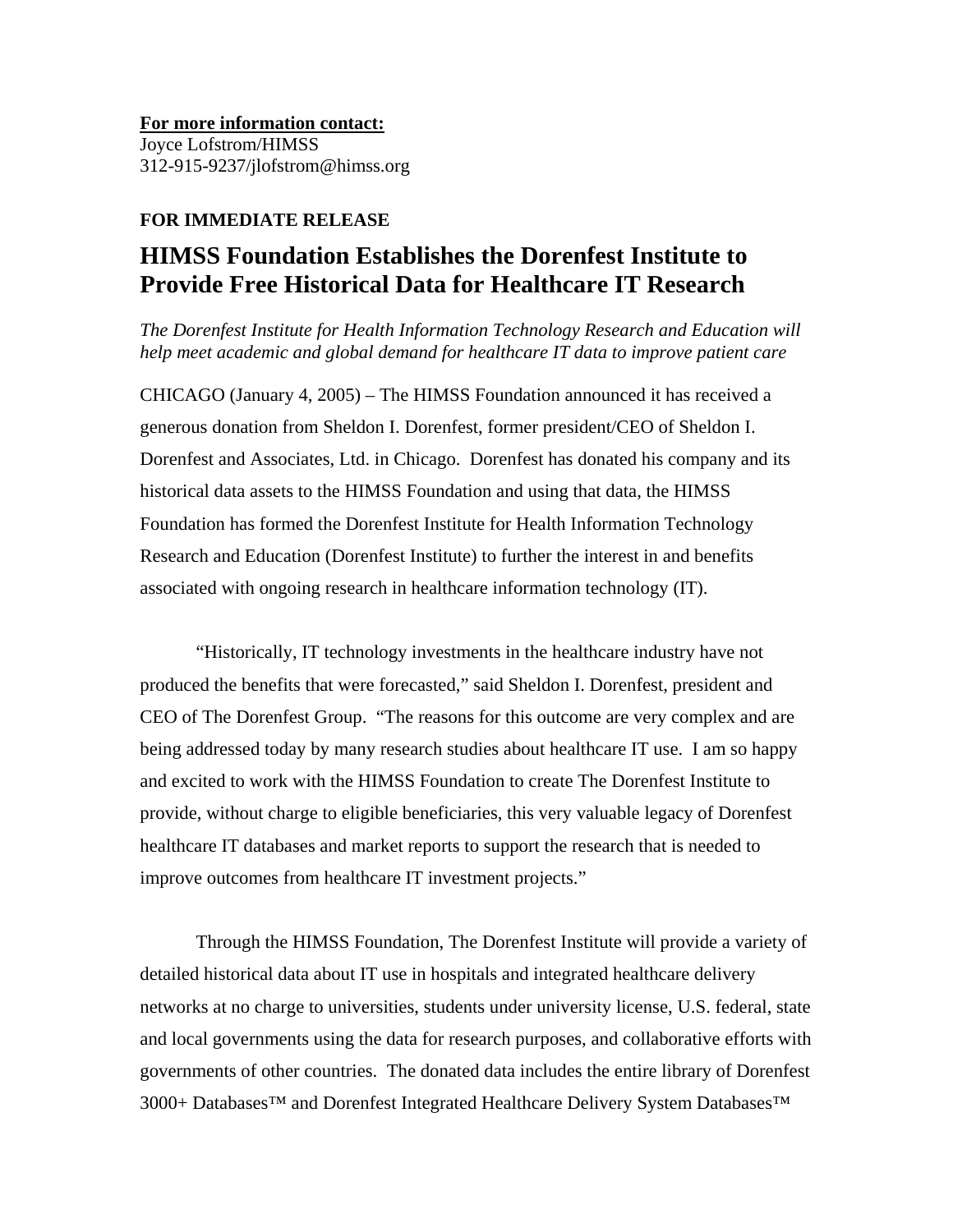for the period 1986 through 2002 as well as many publications on IT use in the healthcare industry during that same time period. A complete listing of databases and publications available from the Dorenfest Institute is available upon request from the HIMSS Foundation. The Foundation will work with student members and chapters of HIMSS as well as the American Medical Informatics Association (AMIA) to contact academic researchers, faculty and students regarding the availability and use of this free data.

A library, located at the HIMSS office in Alexandria, Va., will house historical healthcare information technology (IT) data that has been collected in annual printed updates. In addition, the HIMSS Foundation through The Dorenfest Institute will distribute applicable research updates including an annual year-end report as well as student and faculty research available for publication through the institute. The 1986 through 2002 Dorenfest 3000+ Databases™ and The Dorenfest Integrated Healthcare Delivery System Databases™, annual IT market reports, research documents and other historical data will be available electronically at no charge for use by beneficiaries of the Dorenfest Institute through request of the HIMSS office in Chicago. HIMSS Analytics will provide annual updates to the institute beginning in July 2005.

 "This donation of the company and its historical assets provide an obvious synergy with both current and past data," said H. Stephen Lieber, president/CEO of HIMSS. "As a result, the HIMSS Foundation through the Dorenfest Institute will be able to provide a major new source of information to enhance research efforts in healthcare IT."

For more information on the Dorenfest Institute, contact [epantuso@himss.org.](mailto:epantuso@himss.org)

## **About HIMSS:**

HIMSS (Healthcare Information and Management Systems Society) is the healthcare industry's membership organization exclusively focused on providing leadership for the optimal use of healthcare information technology and management systems for the betterment of human health. Founded in 1961 with offices in Chicago, Washington D.C.,